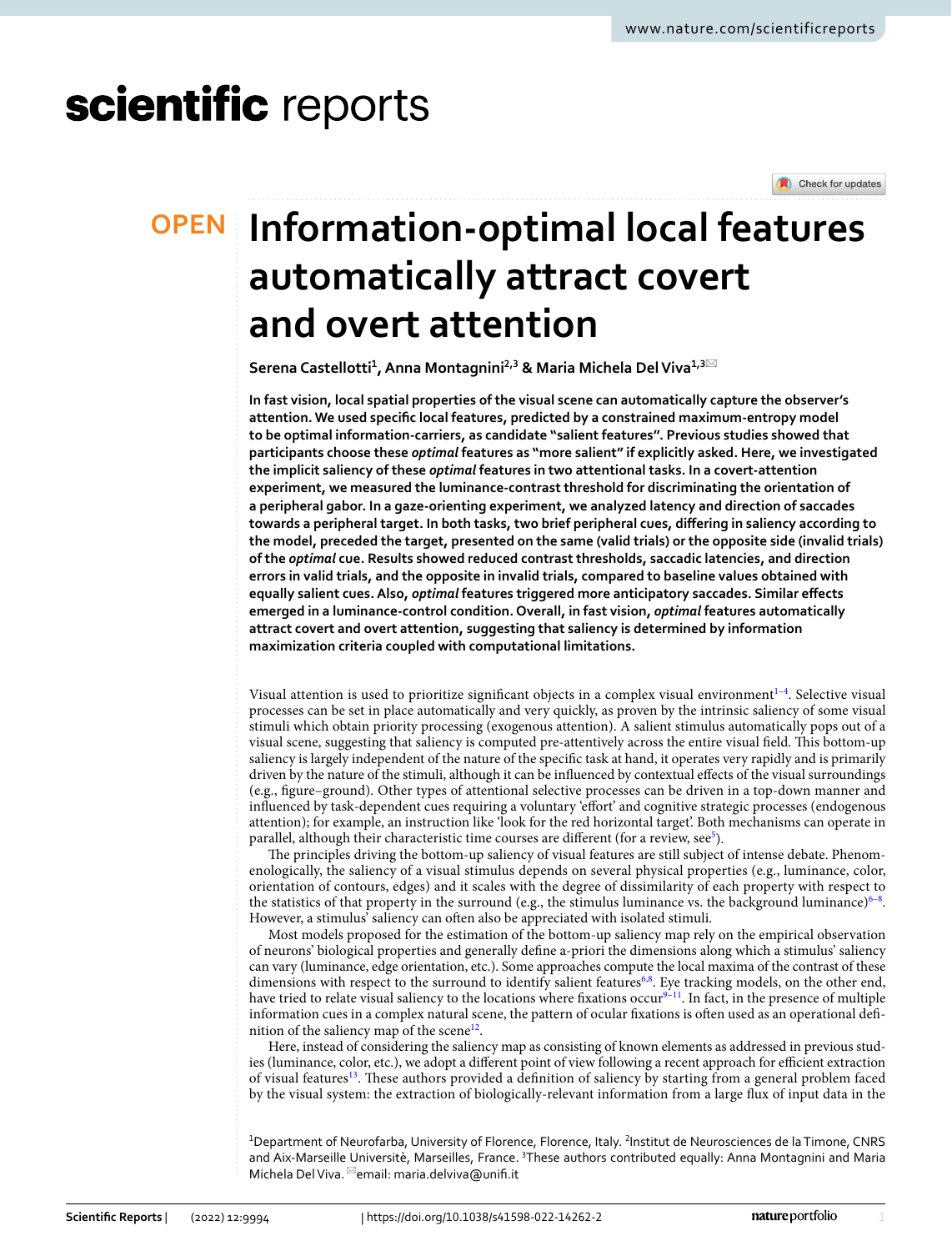shortest possible time, upon which survival depends<sup>[14](#page-10-9)</sup>. In these conditions, as already suggested by many, an early and intensive data reduction must be operated<sup>[15–](#page-10-10)[17](#page-10-11)</sup>, leading to a compact representation of the visual scene ("primal sketch")[18](#page-10-12),[19](#page-10-13). Indeed there are physical reasons beneath the need for early data reduction: processing is limited by the energy costs of neural activity<sup>[20](#page-10-14)-22</sup>, the number of neurons, and the limited time available for the task. However, in these previous studies, the features composing the sketch were based on few simple primitives (edges, bars), and were defned a priori based on known properties of receptive felds and the edge detection ability of the visual system $18,19$  $18,19$  $18,19$ . Instead, the aforementioned approach<sup>13</sup> considers computational limitations as a central element together with the information optimization principle to extract a number of visual features from the statistics of natural images, composing the compact saliency map<sup>13</sup>. Specifically, this approach aims to model an early visual stage, operating in fast vision, acting as a flter that retains only a very limited number of image features for further processing. To defne "fast vision" we use the operational defnition derived from Thorpe's work<sup>23</sup>. For highly demanding tasks fast vision processing is considered to occur within delays below 150 ms in higher visual areas, and as low as 25–50 ms for early visual areas processing $^{24}$ . The features selected are those that transmit in output the maximal information allowed by the system constraints of this early-stage flter (*constrained maximum-entropy* model). Very general constraints were used, related to the energy costs determining the need for compression mentioned above. The model assumes that 1) the number of neurons composing this stage is limited, therefore this system can recognize in its input only a fxed number of predetermined visual features (limited storage occupancy); 2) there is a tight upper bound on the total amount of data that can be transmitted as output (limited bandwidth). Such a system is optimal from the point of view of delivering the maximum amount of information to the following processing stages, therefore the features selected are considered *optimal*. The authors proposed that these optimal carriers of information are considered *salient* in fast vision and only these are used to build a saliency map<sup>[25](#page-10-18)</sup>. Features that do not fulfill the constrained maximum-entropy optimization criterion are considered *non-optimal* and are not used to build the saliency map. Terefore, through the extraction of these *optimal* features, the system can compress information with minimal costs and provide a saliency map of the visual scene.

Here we adopt the same operational defnition of saliency of a visual feature, that is determined by the amount of information<sup>26</sup> it carries about the visual scene, weighed by the system processing costs.

In the original paper<sup>[13](#page-10-8)</sup>, the authors implemented the model by using very small features to target early vision structures, known to have small receptive fields, and applied the model to black and white images<sup>27</sup>, for computational economy reasons. The model extracted a set of fine-scale, black and white *optimal* features, which closely resemble the structure (edges, lines etc.) of receptive fields found in primary visual cortices<sup>28</sup>, suggesting that they represent the result of such a constrained optimization of information-transmission process. On the other end, the features considered *non-optimal,* therefore discarded*,* consisted of "noisy" alternation of black and white pixels (features with large storage occupation) or had uniform luminance (all black/all white; features with large bandwidth occupation). Filtering natural images with the *optimal* features provided highly compressed *sketches* of visual scenes which resulted in accurate saliency maps of the originals[13](#page-10-8). *Optimal* features turned out to be arranged along objects' contours (edges and lines) rather than being scattered throughout the image. Human participants' performances in discriminating original images based on very brief presentations (25 ms) of these sketches was very accurate, comparable to that obtained by using their grey-scale original versions<sup>13</sup>. On the other end, fltering natural images with *non-optimal* features led to *sketches* that produced inaccurate discrimination.

Very recently, it has been shown that these *optimal* features are considered signifcantly more salient than others even if presented in isolation (not arranged along contours) for few milliseconds, without any clues coming from a global structure<sup>[29](#page-10-22)</sup>. Participants, when explicitly asked to choose (with psychophysical and eye-movement tasks) the most salient stimulus, preferred *optimal* features, even when their number or contrast were lower than *non-optimal* features<sup>29</sup>.

In the present work, we aim to study the bottom-up saliency driven by these *optimal* features without explicitly requiring the participants to pay attention to stimulus saliency. We implicitly tested the relative saliency of *optimal* and *non-optimal* features by engaging participants in carrying out covert attentional and gaze-orienting tasks, whose performance might be infuenced by the saliency of the task-irrelevant presented features.

Although the vast majority of spatially-cued attention orienting tasks (Posner paradigm $30$ ) have used a sin-gle cue (for a review see<sup>[5](#page-10-2)</sup>), in our work, we designed a novel spatial-cueing task, in which two brief peripheral bilateral cues are presented before the target. Few studies have previously proven the efficacy of dual cues of diferent saliency (in terms of luminance contrast) in the automatic capture of attention toward the most salient on[e31,](#page-10-24)[32.](#page-10-25) Here we use one *optimal* feature (deemed salient cue) and one non-*optimal* feature (deemed non-salient cue), which may preferentially attract the observer's attention and eye movements to one location instead of another. Contrast-based saliency of cues was tested as a control for the saliency determined by the specifc spatial structure of *optimal* features. Tat is, in the control condition, the saliency of the cues was manipulated through their relative contrast, presenting one high-luminance (deemed salient) and one low-luminance feature (deemed non-salient) as attentional cues $31$ .

We measured covert attention and gaze-orienting performance with two diferent tasks in two experiments. The covert-attention task required to identify the orientation of a gabor presented with different contrasts in positions that were cued by an *optimal* or *non-optimal* feature. Exploiting the fact that attention automatically shifts to salient stimuli<sup>33–35</sup>, and that contrast sensitivity of stimuli presented in attended locations improves<sup>36</sup>, if *optimal* features are actually salient and able to automatically capture our attention, we expect lower contrast thresholds for targets presented in the position cued by one of them ("saliency cueing effect" in valid trials $5,30$ ). On the contrary, if the participants' covert attention is captured on the opposite side of the target (invalid trials), the contrast threshold for the target discrimination should increase.

The gaze-orienting task only required making a saccade toward a visual target. Given that attentional capture to a specific location precede<sup>[37](#page-10-29),[38](#page-10-30)</sup> and facilitate a subsequent saccadic gaze shift to that location<sup>38–40</sup>, if *optimal* 

2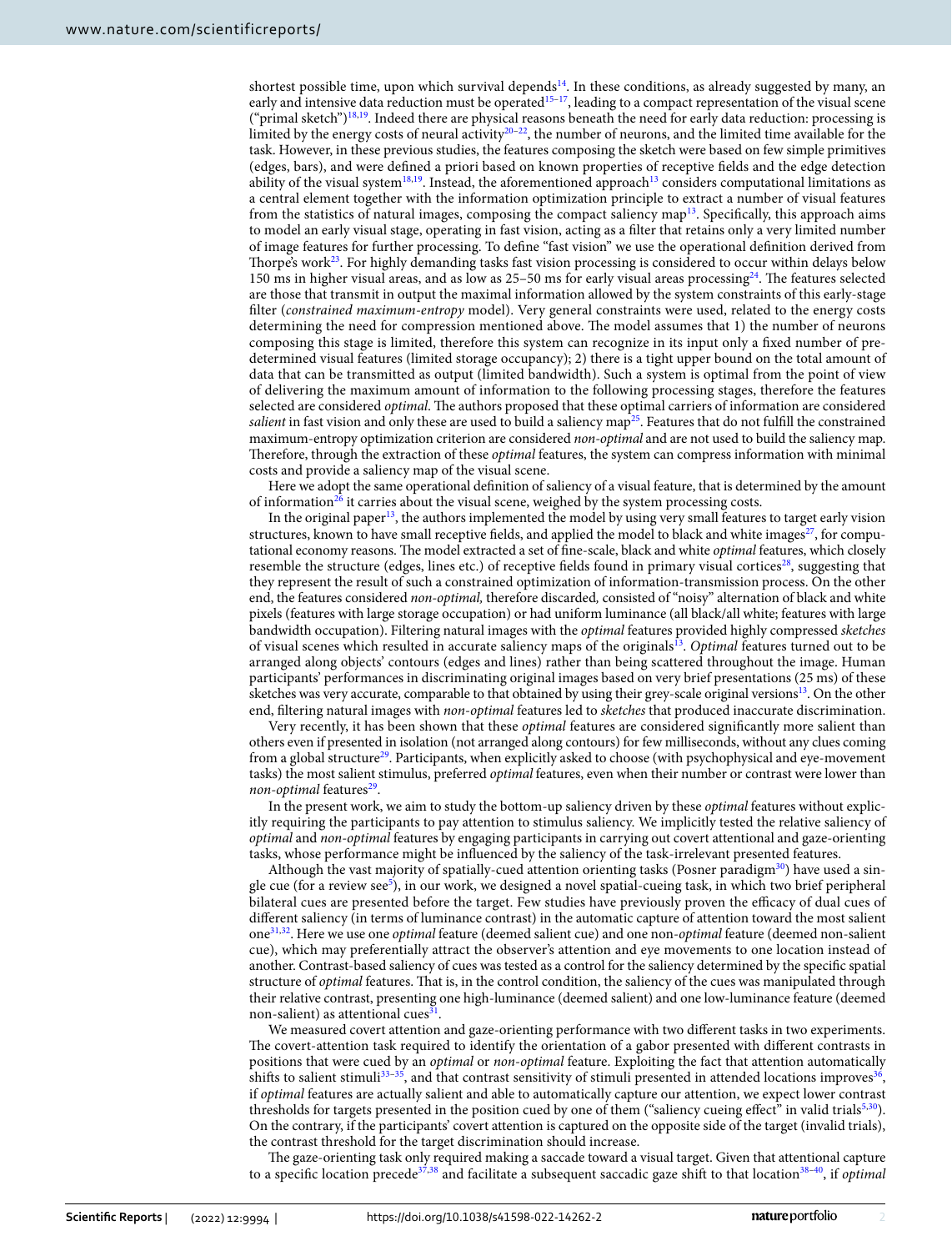

<span id="page-2-0"></span>**Figure 1.** Stimuli and conditions. **(a)** *Optimal* features. Set of stimuli used as cues in the experimental condition of the attention tasks, considered as salient features by the reference mode[l13.](#page-10-8) **(b)** *Non-optimal* features. Set of stimuli used as cues in the experimental condition of the attention tasks, considered non-salient features by the reference mode[l13.](#page-10-8) On average, *optimal* and *non-optimal* features did not difer in luminance and in their spatial frequency content, between 9 and 27 cycles/deg, well above the frequency of maximum sensitivity (about 7 cycles/deg) in our illumination condition[s47.](#page-11-4) **(c)** Experimental condition. Lef panel:—Example of neutral trial. Two *non-optimal* features, considered equally non-salient by the reference model, used as baseline for the experimental condition. Right panel—Example of non-neutral trial. One *optimal* (left) and one *non-optimal* (right) feature, one more salient than the other according to the reference model. **(d)** Control condition. Lef panel:—Neutral trial. Two cues with the same luminance contrast, considered equally salient, used as baseline for the control condition. Right panel—Example of non-neutral trial. Two cues with diferent luminance contrasts, one being considered more salient than the other based on their luminance. Features are shown oversized for illustration purposes. The cue stimuli and conditions used in the covert attention and gazeorienting tasks were the same.

features are actually salient and capture our attention, we expect that saccades latencies will decrease towards targets presented in the position cued by one of them (valid trials). On the contrary, if the participants' attention is captured on the opposite side of the target (invalid trials), the target-directed saccadic latencies will increase. In addition, since salient stimuli can elicit automatic short-latency saccades<sup>41</sup>, we might observe an automatic fast attraction of gaze (overt attention) exerted by our salient cues, irrespective to the target shown.

In both experiments, cueing features are presented for few milliseconds to probe early visual stages, implicated by the reference model.

In both tasks, the cue validity (i.e., the percentage of cases in which the target is presented in the position cued by the salient feature) could be 80% or 50%. The comparison between these two validity conditions, may help disentangling the nature of the attentional processes at play, since a facilitation efect based purely on exogenous attention, hence guided only by the stimulus properties and not willfully monitored<sup>42</sup>, should not increase with cue validity[43](#page-11-1)[–45](#page-11-2). On the other hand, if some cognitive strategic process is at play, we might expect an increased facilitation in valid trials when cue validity is 80%, compared to when the salient cue is uninformative about the target position (cue validity [5](#page-10-2)0%, for a review see<sup>5</sup>).

#### **Methods**

**Covert‑attention experiment.** *Participants.* Sixteen young naïve adults (10 women, mean  $age = 27.8 \pm 2.3$  years) took part in the experiment. Eye movements were monitored on five of them in a separate control session. Written informed consent was obtained from all participants. The local ethics committee (*Comitato Etico Pediatrico Regionale—Azienda Ospedaliero-Universitaria Meyer—Firenze FI*) approved the experimental paradigm, which complied with the Declaration of Helsinki.

*Experimental setup.* Participants were tested individually in a dark room. Stimuli were presented through an ACER computer (Windows 7) using the Psychophysics Toolbox extensions for Matlab<sup>[46](#page-11-3)</sup>. The experiment was displayed on a 120-Hz gamma-corrected CRT Silicon Graphics monitor (1024×768 pixel), subtending  $38.5^{\circ} \times 29.5^{\circ}$  of visual angle at a viewing distance of 57 cm. To control correct fixation, the left eye position was recorded with an EyeLink 1000 system (SR research—500 Hz).

*Stimuli and conditions.* In both experimental and control conditions, stimuli preceding the target consisted of two small cues (arrays of 9×9 pixels, 0.3 degrees), which could be equally salient (neutral trials) or one more salient than the other (non-neutral trials).

In the experimental condition, cues saliency was based on the spatial arrangement of their black (luminance 4 cd/m<sup>2</sup>) and white (44 cd/m<sup>2</sup>) pixels. Two types of cues were used: *optimal features and non-optimal features*, as identifed by the reference constrained maximum-entropy mode[l13.](#page-10-8) At each trial, the *optimal* feature, used as "salient cue", was randomly extracted from a set of 50 features selected as the best information-carriers (Fig. [1](#page-2-0)a); whereas the *non-optimal* feature, used as "non-salient cue", was extracted from a set of 50 features selected amongst those with the lowest probability of occurrence in the statistical distribution of all possible features (Fig. [1b](#page-2-0)). Neutral trials (Fig. [1c](#page-2-0)—Lef Panel) consisted of the presentation of two *non-optimal* features, deemed as two equally non-salient cues. In non-neutral trials (Fig. [1c](#page-2-0)—Right Panel), one *optimal* and one *non-optimal* feature were presented, that is one cue deemed as more salient than the other according to the reference model. A comparison between the saliency of these two types of features was assessed in past experiments<sup>[29](#page-10-22)</sup> where subjects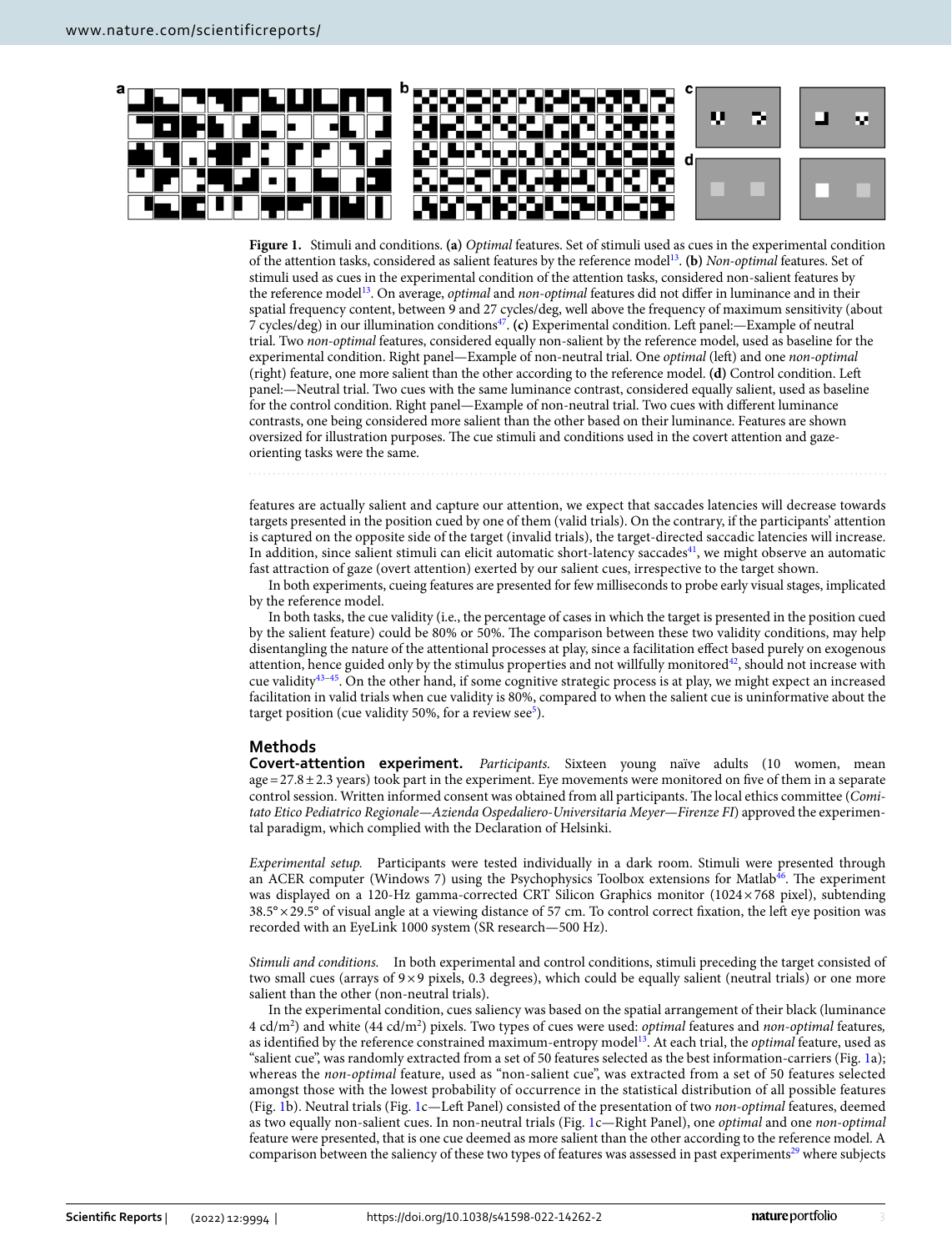

<span id="page-3-0"></span>**Figure 2.** Procedure. **(a)** Covert-attention task. Example of non-neutral trial of the experimental condition, in which the *optimal* feature (the one on the right) precedes the target presentation (valid trial). Target is a±20°-tilted gabor (40 pixels large, 1.5 cm diameter, spatial frequency of 2 cycles per degree, sigma of 5.7, phase of 0.5π). **(b)** Gaze-orienting task. Example of non-neutral trial of the experimental condition, in which the *optimal* feature (the one on the right) is presented on the opposite side of the saccadic target (invalid trial). Target is a circular white placeholder, 100% contrast, 9 pixels large (0.3 cm diameter). Cues and targets are shown oversized for illustration purposes.

preferred one optimal feature to a non-optimal in 70% of cases and ten *optimal* features were still preferred when their luminance-contrast was only 65% than that of ten *non-optimal* features.

In the control condition, the saliency of the cues was exploited through their relative luminance contrast. Neu-tral trials (Fig. [1](#page-2-0)d—Left Panel) consisted of the presentation of two identical grey features with equal luminance (20 cd/m2 ), slightly higher than that of the background, and therefore equally non-salient cues. In non-neutral trials (Fig. [1](#page-2-0)d—Right Panel), one high-luminance and one low-luminance feature were presented, that is one salient and one non-salient cue based on their diferent luminance. To compare the efect of diferent cue types on equal grounds, in the control condition the luminance values were set to 20  $cd/m^2$  and 23  $cd/m^2$ . These values produce a contrast corresponding to the "equivalent contrast" found to match the saliency diference between *optimal* and *non-optimal* features<sup>29</sup>.

Procedure. Each trial (Fig. [2a](#page-3-0)) started with the presentation of a grey display (16 cd/m<sup>2</sup>) with a central fixation point, followed by two peripheral cues, bilaterally presented at 5° of eccentricity. Afer 150 ms of SOA, a tilted gabor appeared at the same location of one of the two cues. The task instructions, given to the participants at the beginning of the experimental session by the experimenter, required them to discriminate the orientation of the gabor (i.e., clockwise or anticlockwise, communicated by a button press) while maintaining fxation. Eight diferent gabor contrasts, in the range between 0.01 and 0.09, were tested, presented in random order according to a constant stimuli procedure. The contrast values were slightly different across observers based on preliminary rough estimates of individual thresholds. Reaction times were also measured.

In both experimental and control conditions, 224 neutral and 500 non-neutral trials were presented (for examples see Fig. [1c](#page-2-0),d). In neutral trials, the two cues were equally salient and uninformative about the position of the following target. Non-neutral trials could be "valid trials" or "invalid trials", based on the position of the (deemed) salient cue with respect to the following target. In valid trials, the salient cue (*optimal* feature or highluminance cue) was presented at the same location of the target, whereas, in the invalid trials, the salient cue was presented on the opposite side of the gabor, which therefore appeared afer the non-salient cue (*non-optimal* feature or low-luminance cue).

The percentage of cases in which the target was presented in the position cued by the salient feature was defned as "cue validity". 250 non-neutral trials have 50% cue validity (125 valid trials and 125 invalid) and the other 250 trials have 80% cue validity (200 valid trials and 50 invalid).

Data for each participant were collected in two sessions, one for each cue validity, performed in random order across participants. In each session, participants performed one block of neutral trials and two blocks of non-neutral trials, one for the experimental and one for the control condition, presented in random order. Each participant performed 1448 trials in total.

A subset of participants performed an additional separate session with one block of neutral trials and one block of non-neutral trials with 80% cue validity while their eye movements were recorded. Tis session allowed us to control that the results obtained in the main covert-attention task were not due to uncontrolled saccades toward the salient cue, which could potentially reduce the perceptual threshold by reducing the distance of the gabor from the fovea.

4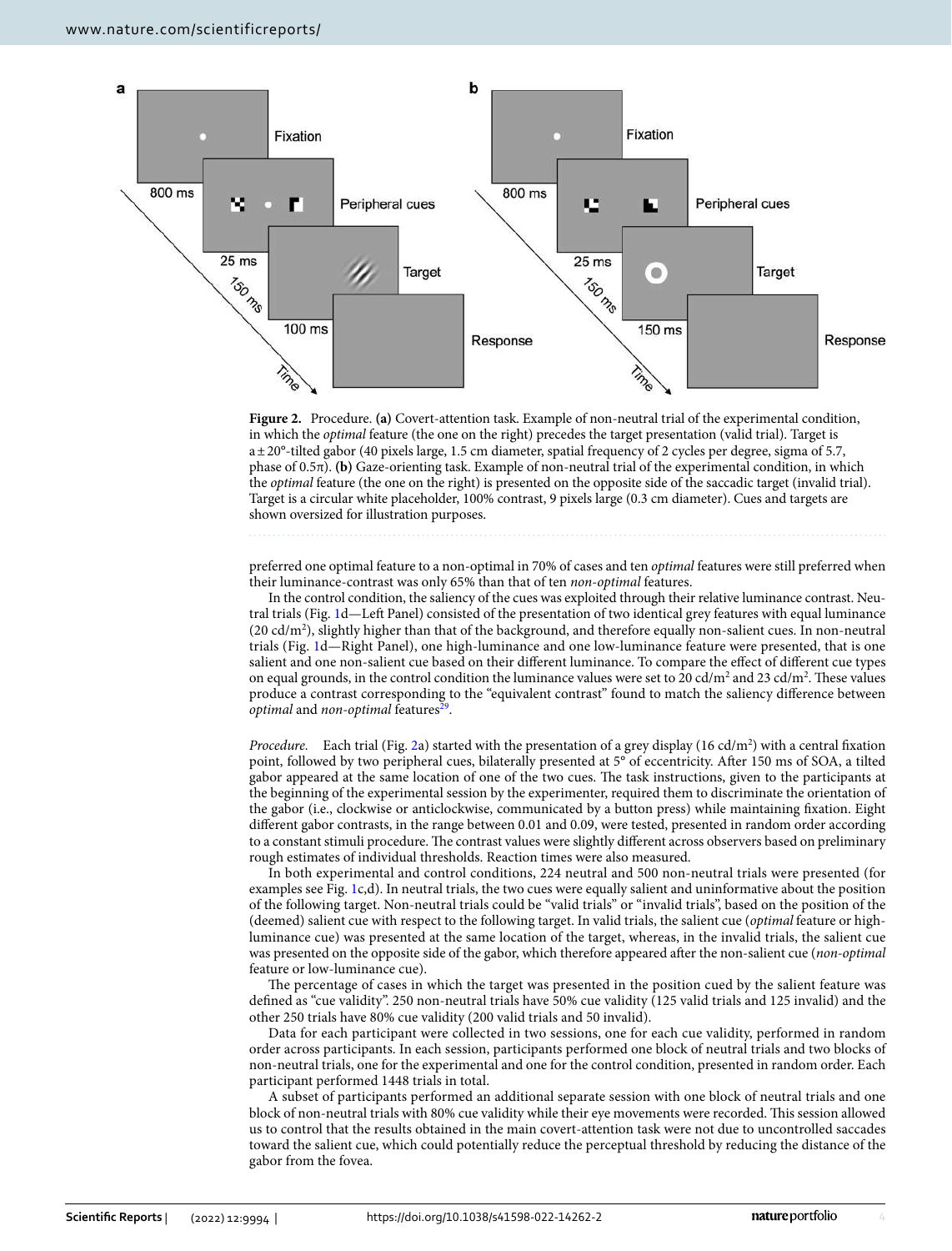*Data processing.* Percent correct data were ftted (MLE) with a cumulative Gaussian error function. For each participant, condition (experimental and control), cue validity (50% and 80%), and trial type (neutral, valid, and invalid) thresholds were calculated as the target contrasts yielding 80% correct responses. Thresholds for neutral trials of each condition were used as baseline for non-neutral trials. Tat is, they were subtracted from those obtained in valid and invalid trials, and the result divided by them to provide a measure of the percentage increase or decrease of contrast thresholds in non-neutral trials.

In the control session, we considered a saccade execution any shif of gaze position further than 2 degrees from the fxation point.

**Gaze‑orienting experiment.** *Participants.* Sixteen naïve young adults (11 women, mean age=27.6±1.9 years) participated in the experiment. Written informed consent was obtained from all participants (all diferent from those of the covert-attention experiment). Te local ethics committee (*Comité d'éthique d'Aix-Marseille Université, ref: 2014-12-3-05*) approved the experimental paradigm, which complied with the Declaration of Helsinki.

*Experimental setup.* Each participant was tested individually in a dark room. Stimuli were presented through a MacPro computer (OS 10.6.8), using the Psychophysics Toolbox<sup>46</sup> and the Eyelink Toolbox extensions<sup>48</sup> for Matlab. The experiment was displayed on a 120-Hz CRS Display++LCD monitor (1920×1080 pixel), subtending 70×40 degrees at a viewing distance of 57 cm. Participants' viewing was binocular, but only the right eye was recorded by an Eyelink 1000 video-based eye tracker (1 kHz). Te observers' head was stabilized with a chin- and forehead rest.

*Stimuli and conditions.* Cue stimuli and conditions were the same as in the covert-attention experiment.

Procedure. Each trial (Fig. [2](#page-3-0)b) started with the presentation of a grey display (16 cd/m<sup>2</sup>), with a central fixation point, followed by two peripheral cues, bilaterally presented at 5° of eccentricity. Afer 150 ms of SOA, the target appeared on the left or on the right of the center, in the same location of one of the two cues. At the beginning of the experimental session, participants were instructed to make a saccade towards the target as quickly as possible. The following trial started only after participants resumed fixation.

In both experimental and control conditions, 200 neutral and 500 non-neutral trials were presented. 250 non-neutral trials have 50% cue validity, the other 250 trials have 80% cue validity.

Data were collected in two sessions, one for each cue validity. In each session, 100 neutral trials and 250 nonneutral trials for each condition were tested. Each participant performed 1400 trials in total.

*Data processing.* Oculomotor parameters were extracted by using ad hoc sofware in Matlab. Recorded horizontal and vertical gaze positions were low-pass fltered with a Butterworth (acausal) flter of order 2 with a 30-Hz cutof frequency and then numerically diferentiated to obtain velocity measurements. An automatic con-joint acceleration and velocity threshold method was used to detect saccades<sup>[49](#page-11-6)</sup>. Aberrant trials, without recorded saccades (e.g., due to a long blink), were excluded (less than 3% of all saccades).

In each trial, we considered a "*regular saccade*" the frst detected saccade with a latency (with respect to target onset) longer than 80 ms<sup>50,51</sup> and shorter than 500 ms ( $\sim$  95% of the first detected saccades overall), and an amplitude larger than 2 degrees (40% of the entire eccentricity). For each regular saccade, we estimated latency and direction. Each regular saccade was labeled as "*correct*" if directed to the target or as "*erroneous*" if directed towards the opposite side of the target. The mean latencies of *correct* saccades calculated in neutral trials of each condition were used as baseline for non-neutral trials. Tat is, they were subtracted by the latency values obtained in valid and invalid trials, and the result divided by them, yielding to a measure of the percentage increase or decrease of saccadic latencies. The percentage of saccade direction errors relative to the total number of saccades in each condition was also measured.

Trials' inspection revealed a consistent number of saccades faster than 80 ms. These values are considered too fast to be due to the onset of the target<sup>[50](#page-11-7)</sup> and are probably generated by the presentation of the cues. Therefore, saccades with latency shorter than 80 ms and longer than −70 ms (with respect to the target onset, corresponding to a latency of 80 ms with respect to cue onset), and amplitude of at least 1 degree (a widely used arbitrary threshold-amplitude to exclude fixational microsaccades<sup>[52](#page-11-9)</sup>), were categorized as "anticipatory saccades", potentially elicited by the cue. In most cases, an anticipatory saccade preceded a regular saccade, which continued in the same direction or reversed direction to reach the target. The percentage of anticipatory saccades over the total number of saccades in each condition was measured. Since not all participants performed anticipatory saccades, weighted averages were computed, taking into account their number in each condition, and percentages over the number of anticipatory saccades in non-neutral trials were calculated to estimate their preferential direction.

#### **Results**

**Covert-attention experiment.** *Contrast thresholds*. The performance of one participant for valid, invalid, and neutral trials in the experimental condition is shown in Fig. [3a](#page-5-0), as an example. At the lowest contrast performance is at chance level and then increases with target contrast in all trial types. However, performance is higher in valid trials than in neutral trials. Invalid trials have the lowest performance. Tis result holds true for all our participants.

Contrast thresholds averaged over 16 participants are reported in Fig. [3b](#page-5-0) **(**experimental condition),c (control condition). In the experimental condition, average gabor' contrast thresholds for blocks with 50% cue validity are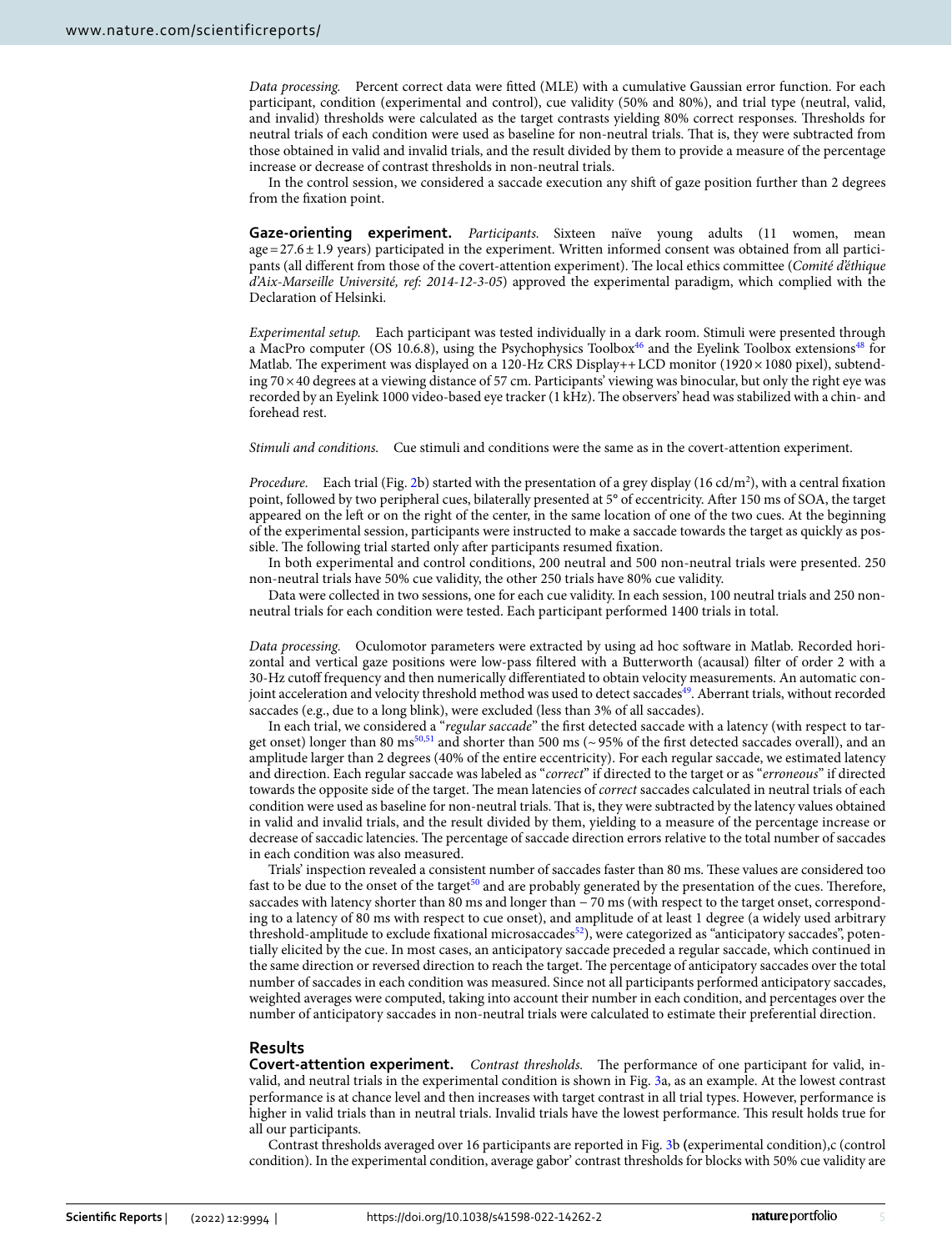

<span id="page-5-0"></span>**Figure 3.** Contrast thresholds in valid, invalid, and neutral trials. **(a)** Example of correct responses as a function of target contrast for one participant. Performance obtained in the experimental condition with 80% cue validity. Data are obtained from 224 neutral trials, 200 valid trials, and 50 invalid trials. Filled circles represent the proportion of times in which the participant correctly discriminated the gabor orientation presented with a specific contrast. The curves represent cumulative Gaussian error fits of the data. The vertical lines represent contrast thresholds, i.e., contrast values yielding 80% correct responses (dashed line). The color coding of dots, curves and lines is red for valid, blue for invalid, and grey for neutral trials. **(b)** Experimental condition. Group average contrast thresholds in neutral (grey), valid (red), and invalid (blue) trials. Post-hoc *t*-tests (Bonferroni correction) show a significant difference between valid versus invalid trials for 50% cue validity  $(t(2)=5.12)$ ,  $p$ <0.001), They show also significant differences between valid versus invalid trials ( $t$ (2)=6.05,  $p$ <0.001), and invalid versus neutral trials (*t*(2)=− 4.07, *p*=0.002) for 80% cue validity. **(c)** Control condition. Group average contrast thresholds in neutral (grey), valid (red), and invalid (blue) trials. Post-hoc t-tests (Bonferroni correction) show a significant difference between valid versus invalid trials ( $t(2)$  = 6.52,  $p$  < 0.001), and invalid versus neutral trials ( $t(2) = -3.73$ ,  $p = 0.006$ ) for 50% cue validity. They also show significant differences between valid versus invalid trials ( $t(2) = 6.26$ ,  $p < 0.001$ ), and invalid versus neutral trials ( $t(2) = -3.64$ ,  $p = 0.009$ ) for 80% cue validity. Asterisks mark statistically signifcant pairwise comparisons across trial types: \*\**p*<0.01, \*\*\**p*<0.001. Error bars are SEM. **(d)** Experimental condition. Group average threshold changes in valid (red) and invalid (blue) trials compared to the baseline (grey line, neutral trials with two *non-optimal* features). **(e)** Control condition. Group average threshold changes in valid and invalid trials compared to the baseline (neutral trials with two identical low-luminance grey features).

 $0.045 \pm 0.004$  (SEM),  $0.042 \pm 0.004$ , and  $0.048 \pm 0.004$  for neutral, valid, and invalid trials, respectively. For blocks with 80% cue validity average thresholds are  $0.047 \pm 0.004$ ,  $0.044 \pm 0.004$ , and  $0.051 \pm 0.004$  for neutral, valid, and invalid trials, respectively. Average percentage threshold changes in valid and invalid trials compared to baseline values for the experimental condition are reported in Fig. [3](#page-5-0)d. Contrast thresholds with respect to baseline decrease in valid trials and increase in invalid trials, both for 50% (− 6.19±2% and+5.24±2.5%, respectively) and 80% cue validity  $(-4.81 \pm 2.2\% \text{ and } +10.72 \pm 2.8\% \text{, respectively}).$ 

Results for the luminance control condition are very similar: averaged target contrast thresholds for 50% cue validity are  $0.044 \pm 0.004$ ,  $0.041 \pm 0.005$ , and  $0.048 \pm 0.005$  in neutral, valid and invalid trials, respectively. Average contrast thresholds for 80% cue validity are 0.045 $\pm$ 0.004, 0.042 $\pm$ 0.004 and 0.049 $\pm$ 0.004 in neutral, valid and invalid trials, respectively. Average relative threshold changes in the control condition are reported in Fig. [3](#page-5-0)e. As in the experimental condition, percentage contrast thresholds with respect to baseline decrease in valid trials and increase in invalid trials, both for 50% (− 6.41±2.3% and+8.69±2.1%, respectively) and 80% cue validity (− 6.80±2.4% and+10.39±2.2%, respectively).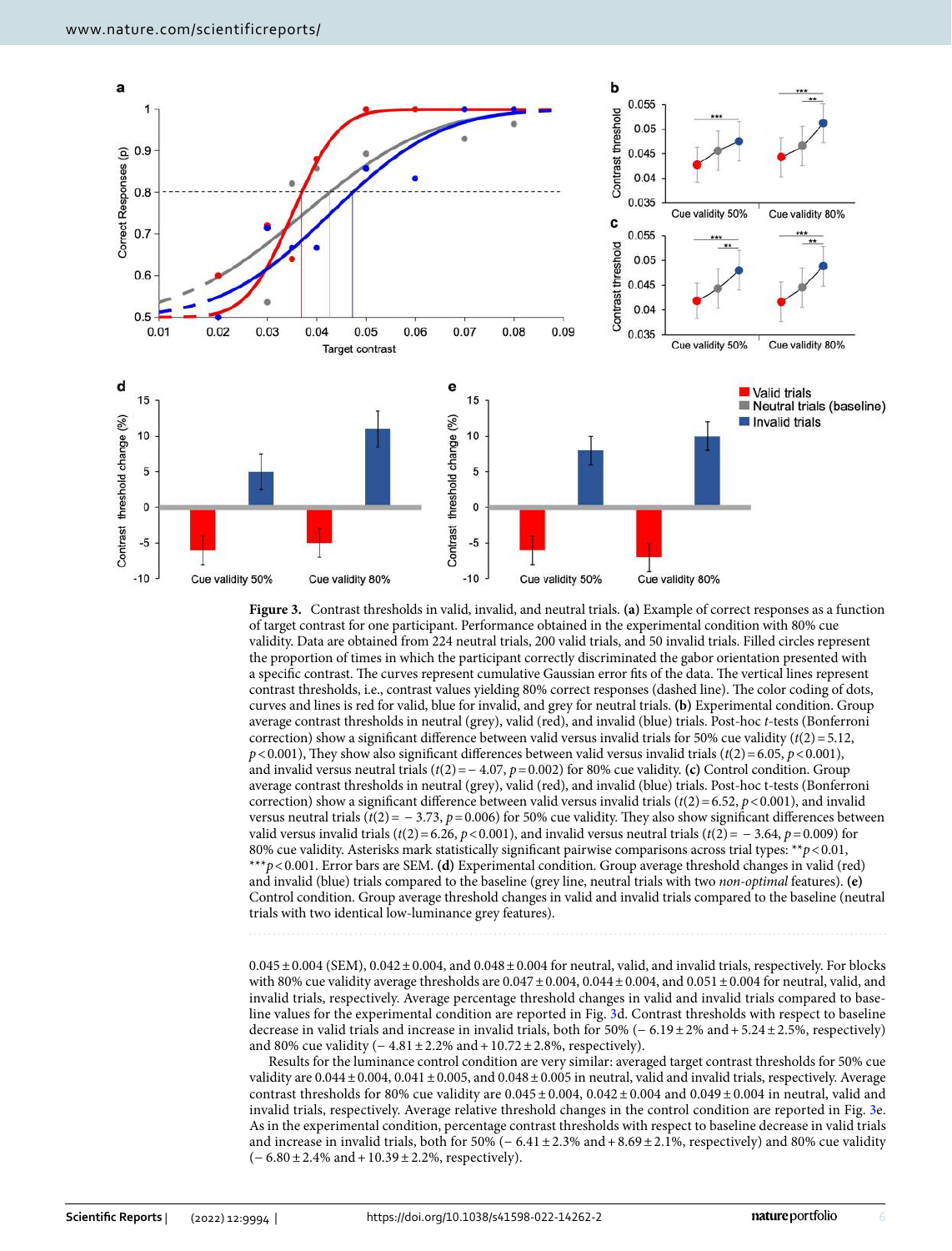

<span id="page-6-0"></span>**Figure 4.** Saccadic latencies in neutral, valid, and invalid trials. **(a)** Experimental condition. Group average latencies in neutral (grey), valid (red), and invalid (blue) trials. Post-hoc t-*t*ests (Bonferroni correction) show a signifcant diference between valid versus invalid trials for 50% (*t*(2)=3.99, *p*=0.008) and 80% cue validity  $(t(2)=5.21, p<0.001)$ . **(b)** Control condition. Group average latencies in neutral (grey), valid (red), and invalid (blue) trials. Post-hoc *t*-tests (Bonferroni correction) show signifcant diferences between valid versus invalid trials ( $t(2)$ =6.72,  $p$ <0.001), and invalid versus neutral trials (shown with line near the baseline;  $t(2)$ = − 4.05,  $p = 0.007$ ) for 50% cue validity. They also show a significant difference between valid versus invalid trials  $(t(2)=6.16, p<0.001)$  for 80% cue validity. Asterisks mark statistically significant pairwise comparisons across trial types: \*\**p*<0.01, \*\*\**p*<0.001. Error bars are SEM. **(c)** Experimental condition. Group average latencies changes in valid (red) and invalid (blue) trials compared to the baseline (grey line, neutral trials with two *nonoptimal* features). **(d)** Control condition. Group average latencies changes in valid and invalid trials compared to the baseline (neutral trials with two identical low-luminance grey features).

Although the diferences between means are small, three-ways ANOVA analysis—with factors: condition (two levels: experimental vs. control), trial type (three levels: neutral, vs. valid, vs. invalid), and cue validity (two levels: 50% vs. 80%)—evidences a significant main effect of type of trial (F(2, 30)=67.53,  $p < 0.001$ ,  $\eta^2 = 0.03$  – *small* effect size) but no effect of either condition  $(F(1,15) = 1.03, p = 0.3, \eta^2 = 0.002)$  or cue validity  $(F(1,15) = 1.84,$  $p = 0.19$ ,  $\eta^2 = 0.001$ ) on the perceptual threshold. No interactions between the three factors have been found. Pairwise comparisons *t*-tests (with Bonferroni corrections), performed to assess signifcant diferences between the means of diferent trial types are reported in the caption of Fig. [3.](#page-5-0)

Average contrast thresholds changes of participants in the 50% cue validity condition were not statistically diferent depending on whether this condition was performed before or afer the 80% cue validity condition (Independent *t*-test—experimental condition: valid: *t*(14)= − 0.32, *p*=0.7, invalid: *t*(14)=0.47, *p*=0.6; control condition: valid:  $t(14) = -0.67$ ,  $p=0.5$ , invalid:  $t(14) = -0.60$ ,  $p=0.6$ ), thus arguing against a prominent role for sessions' order.

Reaction times analysis showed no diferences between valid and invalid trials; indeed, in all types of trials, conditions and cue validities, average reaction times are very long  $($   $\sim$  600 ms).

In the additional session of the experimental condition with 80% cue validity, in which observers' fxation was monitored, contrast thresholds change was − 5.46 ± 2.7% in valid trials and + 10.7 ± 2.7% in invalid trials, comparable to those obtained in the frst participation without fxation control (respectively: − 5.6±2.8%,+13.4±4.6%). On average, only one or two saccades over 474 trials were detected in these observers.

**Gaze‑orienting experiment.** *Saccadic latencies.* Latencies of *regular* saccades directed to the target (*correct*) difer across diferent types of trials. Saccadic latencies averaged over 16 participants are reported in Fig. [4](#page-6-0)a (experimental condition),b (control condition).

In the experimental condition, for 50% cue validity, average latencies are  $167 \pm 5.9$  ms (SEM),  $161 \pm 5.7$  ms, and 174 ± 6.7 ms in neutral, valid and invalid trials, respectively. Average latencies for 80% cue validity are  $162 \pm 5.3$  ms,  $155 \pm 5.6$  ms, and  $171 \pm 6.1$  ms in neutral, valid and invalid trials, respectively. The average latency changes in valid and invalid trials relative to baseline values are reported in Fig. [4](#page-6-0)c. Percentage latencies changes

7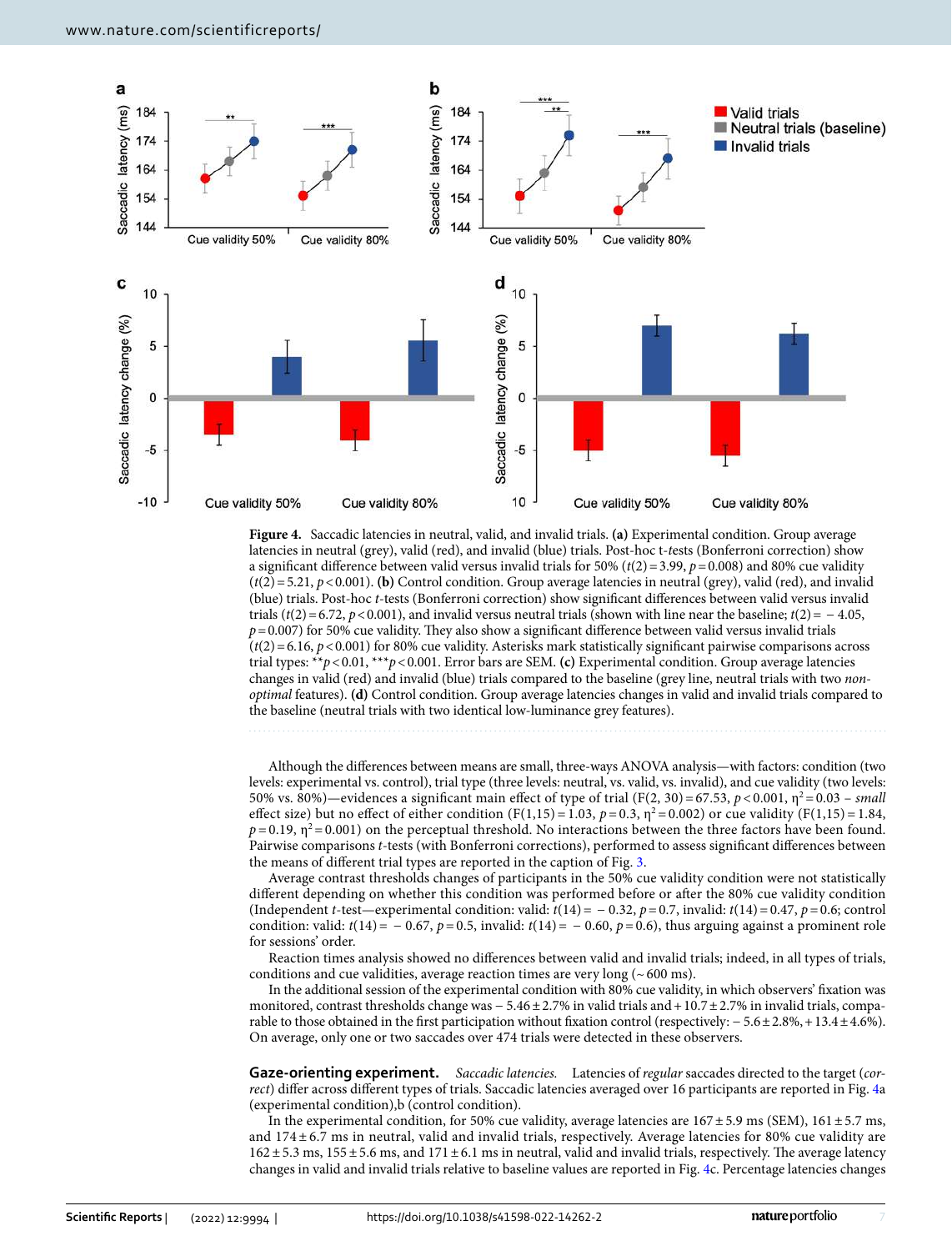

<span id="page-7-0"></span>**Figure 5.** Percentage of saccadic direction errors in neutral, valid, and invalid trials. **(a)** Experimental condition. Post-hoc Conover tests (Bonferroni corrections) show that the percentage of saccades direction errors in valid trials (red) is lower than that in invalid trials (blue) for  $50\%$  ( $t(11)=4.05$ ,  $p<0.01$ ) and 80% cue validity  $(t(11)=4.02, p<0.01)$ . **(b)** Control condition. Post-hoc Conover tests (Bonferroni correction) show that the percentage of saccades direction errors in valid trials is lower than that in invalid trials for 50% (*t*(11)=5.02,  $p$  < 0.001) and 80% cue validity ( $t$ (11) = 3.56,  $p$  < 0.05). Asterisks mark statistically significant pairwise comparisons across trial types: \**p*<0.05; \*\**p*<0.01; \*\*\**p*<0.001. Error bars are SEM.

relative to baseline decrease in valid trials and increase in invalid trials, both for 50% (− 3.5±1% and+3.7±2%, respectively) and 80% cue validity  $(-4.1 \pm 1\% \text{ and } +5.5 \pm 2\% \text{, relatively}).$ 

Results of the luminance control condition are comparable to those of the experimental condition. The mean saccadic latency is  $163 \pm 6.6$  ms in neutral trials,  $155 \pm 6.4$  ms in valid trials, and  $176 \pm 7.5$  ms in invalid trials, for blocks with 50% cue validity. For blocks with 80% cue validity mean saccadic latency is 158±5.5 ms in neutral trials, 150±5.4 ms in valid trials, and 168±7.2 ms in invalid trials. Average percentage latency changes are reported in Fig. [4d](#page-6-0)**.** Percentage latencies with respect to baseline decrease in valid trials and increase in invalid trials (50% cue validity:  $-4.9 \pm 1\%$  and +7.4 $\pm 1\%$ , respectively; 80% cue validity:  $-5.5 \pm 1\%$  and +6.20 $\pm 1\%$ , respectively). Also in this case, results for blocks with 50% cue validity are similar to those obtained for 80% cue validity.

Tree-ways ANOVA analysis—with factors: condition (two levels: experimental vs. control), trial types (three levels: neutral, vs. valid, vs. invalid), and cue validity (two levels: 50% vs. 80%)—evidences a signifcant main effect of types of trial (F(2,30) = 34.11,  $p < 0.001$ ,  $\eta^2 = 0.08$ —*small* effect size) but no effect of either condition  $(F(1,15) = 2.3, p = 0.15, \eta^2 = 0.005)$  or cue validity  $(F(1,15) = 2.69, p = 0.12, \eta^2 = 0.01)$  on saccadic latency. No interactions between the three factors have been found. Pairwise comparisons *t*-tests (with Bonferroni corrections), performed to assess signifcant diferences between the means of the diferent trial types, are reported in the caption of Fig. [4.](#page-6-0)

A possible efect of sessions' order does not seem very likely. Indeed, averaged saccadic latency changes in the 50% cue validity condition did not change signifcantly if the participants had frst performed the session with 80% cue validity or the other way around (Independent *t*-test—experimental condition: valid: *t*(14)=1.07, *p*=0.3, invalid: *t*(14)=0.76, *p*=0.4; control condition: valid: *t*(14)=0.50, *p*=0.6, invalid: *t*(14)=0.37, *p*=0.7).

**Saccadic direction errors.** In the gaze-orienting task, although participants were instructed to make an accurate saccade towards the visual target, there was a small proportion of trials in which the participants moved their eyes towards the opposite side of the target (*erroneous* saccades). Independently on the condition and the cue validity, a small percentage of direction errors relative to the total number of saccades is present in all trial types, even in neutral trials, in which the cues preceding the target were equally salient. Interestingly, the proportion of erroneous saccades decreases in valid trials and increases in the invalid ones with respect to neutrals (baseline) (Fig. [5\)](#page-7-0). Specifcally, in the experimental condition with 50% cue validity (Fig. [5a](#page-7-0), lef), there are, on average, 2.2±0.8% (SEM) erroneous saccades in neutral trials, and only 0.4±0.1% in valid trials. Instead, in invalid trials, there are  $4.3\pm0.7\%$  direction errors. Similarly, in trials with 80% cue validity (Fig. [5](#page-7-0)a, right), there are  $2.9 \pm 1.1$ %,  $1.1 \pm 0.5$ %, and  $7.1 \pm 0.5$ % errors in neutral, valid and invalid trials, respectively.

The same pattern of results holds for the control condition. In trials with [5](#page-7-0)0% cue validity (Fig. 5b, left), there are 2±0.9%, 0.2±0.1% and 5.3±1% direction errors in neutral, valid and invalid trials, respectively. In trials with 80% cue validity (Fig. [5](#page-7-0)b, right), there are  $2.7 \pm 0.8$ %,  $0.8 \pm 0.3$ %, and  $6 \pm 1.3$ %, direction errors in neutral, valid and invalid trials, respectively.

Friedman non-parametric test (for binomial distributed data) confrms that there is an efect of trial type and that the proportion of direction errors is signifcantly higher in invalid trials compared to valid ones  $(\chi 2(11)=78.08, p<0.001, W=0.3)$ . Pairwise comparisons with Conover post-hoc tests (with Bonferroni corrections), performed to assess signifcant diferences between the means of the diferent trial types, are reported in the caption of Fig. [5](#page-7-0).

**Anticipatory saccades.** As shown in Fig. [6](#page-8-0), in each condition (experimental and control) and cue validity (50% and 80%), there is a high percentage of anticipatory saccades with respect to the total number of saccades, that is very early saccades with respect to stimulus onset. Statistical analyses, reported in the caption of Fig. [6](#page-8-0),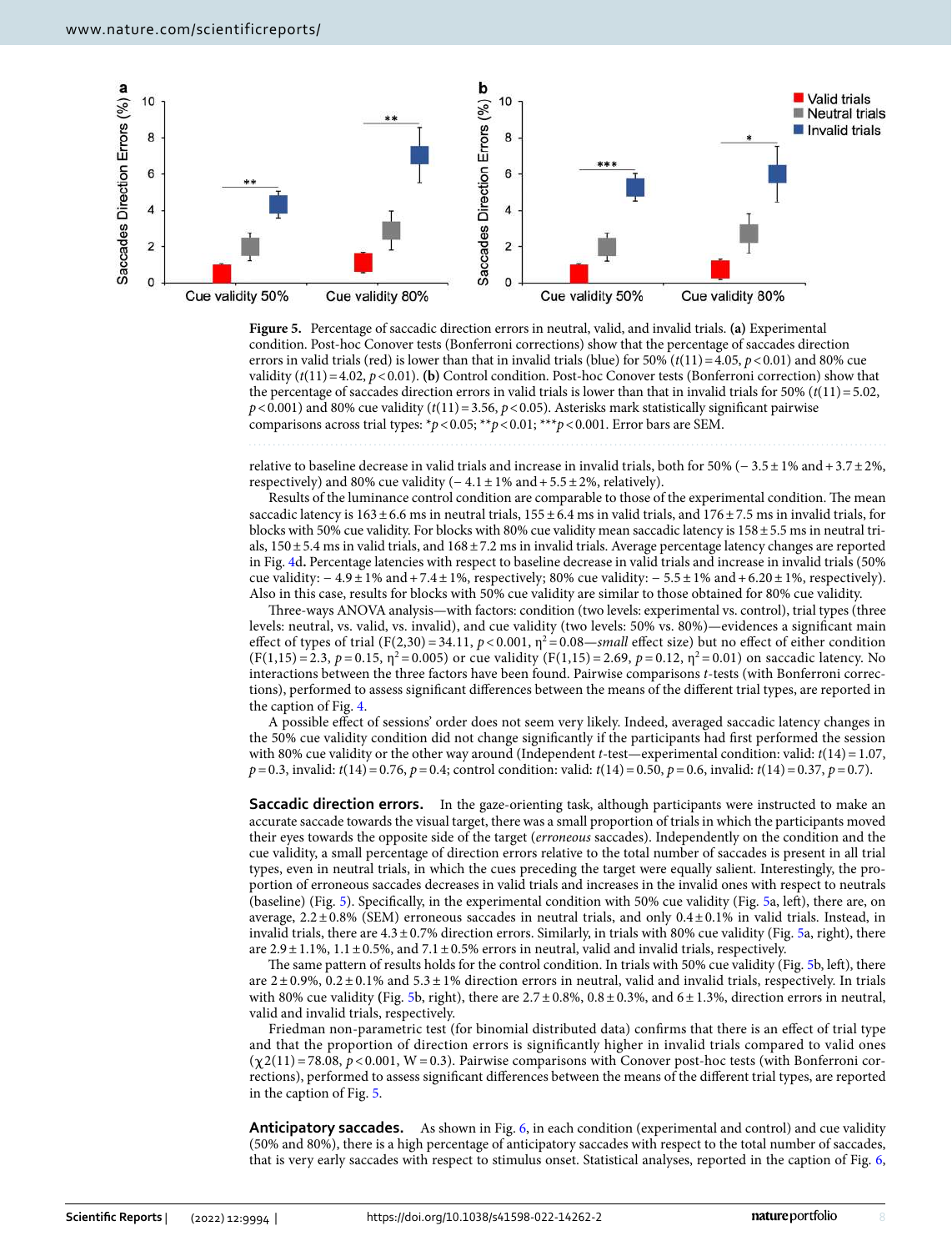

<span id="page-8-0"></span>Figure 6. Percentage and direction of anticipatory saccades in neutral and non-neutral trials. Percentages shown above bars are computed over the total number of saccades. Percentages shown on the sides of green/ black and yellow/black bars are computed over the number of anticipatory saccades done in non-neutral trials and represent the preferential direction towards which these saccades are directed. Binomial data were considered as normally distributed due to the numerosity of observations for each trial type (>30). **(a)** Experimental condition. The percentage of anticipatory saccades in non-neutral trials (green/black bars) is higher than that in neutral (grey bars), for 50% (lef panel; *z*=2.33, *p*=0.009) and 80% cue validity (right panel; *z*=2.70, *p*=0.003). Anticipatory saccades in non-neutral trials are preferentially directed to the *optimal* feature (green) compared to the *non-optimal* one (black) (50% cue validity—*z*=11.27, *p*<0.001; 80% cue validity— $z=12.57$ ,  $p<0.001$ ). **(b)** Control condition. The percentage of anticipatory saccades in non-neutral trials (yellow-black bars) is higher than that in neutral (grey bars), for 50% (lef panel; *z*=3.42, *p*<0.001) and 80% cue validity (right panel; *z*=3.30, *p*<0.001). Anticipatory saccades in non-neutral trials are preferentially directed to the high-luminance feature (yellow) compared to the low-luminance one (black) (50% cue validity: *z*=14.39, *p*<0.001; 80% cue validity: *z*=13.22, *p*<0.001). Asterisks mark statistically signifcant pairwise comparisons across trial types: \*\**p*<0.01, \*\*\**p*<0.001. Error bars are SEM.

show that the percentage of anticipatory saccades changes across trial types. Not surprisingly, the number of anticipatory saccades is always higher in non-neutral trials (i.e., valid and invalid trials) compared to neutral trials (percentages reported over each vertical bar in Fig. [6\)](#page-8-0). No diferences across experimental and control conditions emerge. In the experimental condition there are slightly more anticipatory saccades for 80% than 50% cue validity, whereas there are no diferences across cue validities for the control condition.

Anticipatory saccades in non-neutral trials clearly show a preferential direction. In the experimental condition, they are mainly directed to the *optimal* feature, with no diference between cue validities. A similar percentage of preferential direction is obtained in non-neutral trials of the control condition, where anticipatory saccades are mainly directed to the high-luminance feature, again not depending on cue validity.

#### **Discussion**

In the present study, we test the automatic capture exerted by a specifc set of local features deemed salient, originally identifed as optimal information carriers based on constrained-entropy maximization criteri[a13.](#page-10-8) Previous works have shown that *optimal* features improve discrimination, when embedded in simplifed sketches of natural image[s13](#page-10-8). Also, explicit preference for *optimal* versus *non-optimal* features presented in isolation, without any global arrangement, was recently demonstrated<sup>29</sup>. Here, the *optimal* features saliency is implicitly addressed by measuring participants' performance in perceptual and oculomotor dual-cueing attentional tasks where they are used as cues.

Results of the covert-attention task show that when the target is cued by an *optimal* feature its contrast threshold decreases, while when the target is presented on the opposite side of the *optimal* cue its contrast threshold increases. Since contrast sensitivity improves at attended locations $36$ , the effect found here could be attributed to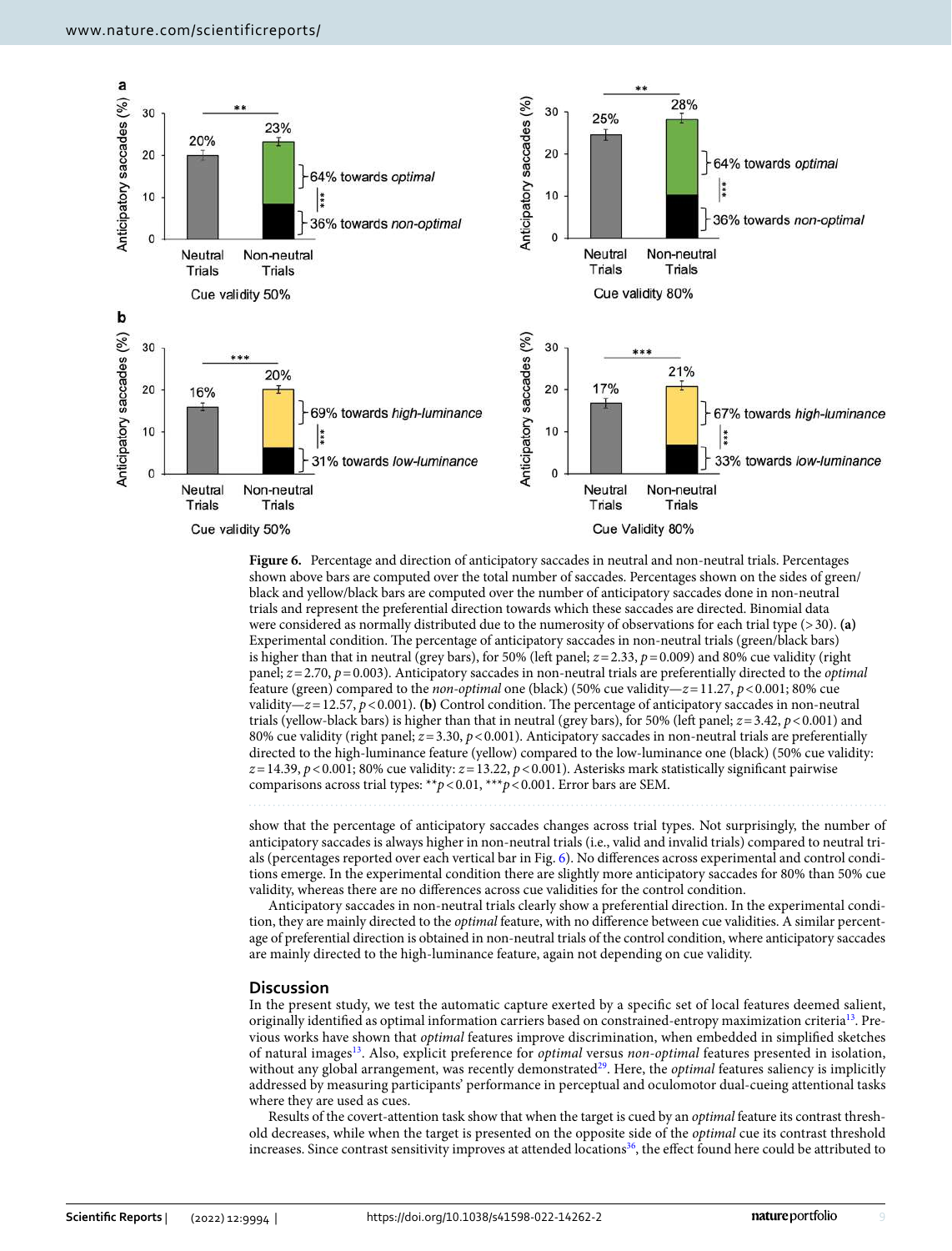the attentional capture of *optimal* features towards the location where they are shown, being more salient than the others. Since this efect is not due to eye movements to the target, it can be attributed to covert attention.

The saliency-based capture of *optimal* features is also seen in the overt response in the gaze-orienting task. First, latencies of *regular* saccades towards the target decrease when cued by *optimal* features. As the dynamics of ocular movements is known to be infuenced by attentional factors[38,](#page-10-30)[39,](#page-10-33) this can be seen as indication that *optimal* features are perceived as a potentially salient stimulus to be analyzed. Saccades directed to the target cued by *non-optimal* feature are slower, probably because the system had already allocated attention and was ready to direct the gaze on the opposite side and has therefore to re-allocate its resources.

The attentional capture exerted by the *optimal* features is also reflected in the number of errors in saccade direction. We fnd that some *regular* saccades were not directed to the target, despite task requirements. When the target is cued by an *optimal* feature very few errors occur, compared to when the position of the *optimal* cue and the target do not match. Tis indicates that an *optimal* feature attracts the participant's attention overtly, triggering a saccade to a location, that in some trials does not allow a correction based on the target location, resulting in the gaze landing on the opposite side of the target.

Finally, anticipatory saccades, which are considered too fast to be due to the onset of the target and are probably generated by the presentation of the cues<sup>50</sup>, are more numerous when the two cues differ in saliency (nonneutral trials with an *optimal* and a *non-optimal* cue) rather than when they are equally salient (neutral trials, two *non-optimal* cues). This fast oculomotor response might be due to an imbalance of mutual inhibition between neural populations representing the two locations, possibly occurring in the superior colliculu[s53.](#page-11-10) Moreover, in non-neutral trials, anticipatory saccades are mainly directed to the side where the *optimal* feature is presented, providing further support for the fast, automatic attraction exerted by the *optimal* features.

Overall, the results of our experiments reveal the presence of a "saliency-based cueing efect", in which the participants' covert and overt attention is attracted by the *optimal* features. Tat is, *optimal* features result to be used as salient attentional cues by our visual system.

In both tasks and conditions, there is no evidence of an increase of the attention-grabbing efect with cue validity. Tis is in agreement with most other studies, showing that, unlike endogenous attention, exogenous attention is automatic and unaffected by cue validity<sup>5,43</sup>; that is, attention capture by *optimal* features' seems to be automatic and guided by the exogenous properties of the features. However, the peripherical cue position and the brevity of the SOA may have precluded an emergence of endogenous efects, which are usually manipulated by central cues and need more time to occur compared to exogenous effects<sup>5[,43](#page-11-1)[,54](#page-11-11),55</sup>. Kean et al.  $(2003)^{31}$  $(2003)^{31}$  $(2003)^{31}$  have found a somewhat counterintuitive efect, whereby attention is captured by the most salient cue only when the cues are irrelevant to task (i.e., cue validity 50%), but not when they indicate the critical location for attentional allocation to the target (i.e., cue validity 80%). However, their participants were informed of the contingent relationship between the bright cue and the target location and expectancy has been shown to attenuate the automatic attention capture[56](#page-11-13). Our participants were completely unaware of the cues' predictivity (or non-predictivity) relative to the goal location, so attention capture is not expected to decrease.

The vast majority of the studies investigating spatial-cueing effects on automatic capture of attention have used a single peripheral cue (for a review,  $\sec^{5.57}$ ). Here instead we chose to present two simultaneous peripheral cues, with either the same or diferent assumed saliency, to test the power of the model-predicted *optimal* features in an implicit competition to attract the participants' attention. To our knowledge, only one other study has used this dual-cue paradigm to study gaze orienting task with luminance-based cues<sup>[31](#page-10-24)</sup>. This dual cues saliency manipulation is also directly comparable with that used in a recent study of our group<sup>29</sup>, where participants could discriminate between the saliency of two stimuli, very similar to those used here, but, unlike here, were explicitly asked to do so. Given our result, such a double spatial-cueing paradigm may be a useful general tool to test the saliency of two stimuli, also ontologically diferent from each other, by directly comparing their ability to capture attention. Note however that, the latency advantage found here is similar to that elicited by a single uninformative cue versus a non-cued target location<sup>[58](#page-11-15)–60</sup>, under comparable experimental conditions and at short SOAs. These findings seem to suggest that the more salient of two peripheral cues elicits an attention-capturing effect of a similar magnitude to that of a single peripheral stimulus $31$ .

Very interestingly, in both tasks, all the efects found with *optimal* versus *non-optimal* features are comparable to those obtained with cues of different luminance. This suggests that the saliency provided by *optimal* features is comparable to that of high-luminance cues, if compared on equal grounds (see Stimuli section). Had we used a larger luminance diference between the lighter and the darker cues, we might have obtained a more pronounced saliency efect than with our *optimal* features, but the saliency would have not been comparable. Note that the saccadic latency advantage for the locations cued by high-luminance with respect to low-luminance features is comparable to that obtained by Kean et al.  $(2003)^3$ .

*Optimal* and *non-optimal* features do not difer in low-level properties, such as average luminance or spatial frequency. Therefore, it is worthwhile to reflect upon the properties that makes *optimal* features so much more signifcant, to the point of eliciting the same efects as if they had diferent luminance. According to the reference model adopted here<sup>13</sup>, the visual system, to produce an early saliency map of a visual scene, extracts just a very limited set of *optimal* features*,* based on criteria of maximal entropy within strict bounds on data output rate. O*ptimal* features then represent a compromise between the amount of information they carry about the visual scene and the cost for the system to process them. On the other hand, *non-optimal* features are individually very informative, but do not meet computational limitations criteria.

Our fndings confrm that the set of features identifed by that reference model are indeed more salient than others also when used as implicit spatial cues in covert and overt attention tasks. The saliency map provided by these features seem thus to be used to automatically guide attention and eye movements towards informative locations, in addition to being used in the reconstruction of the image.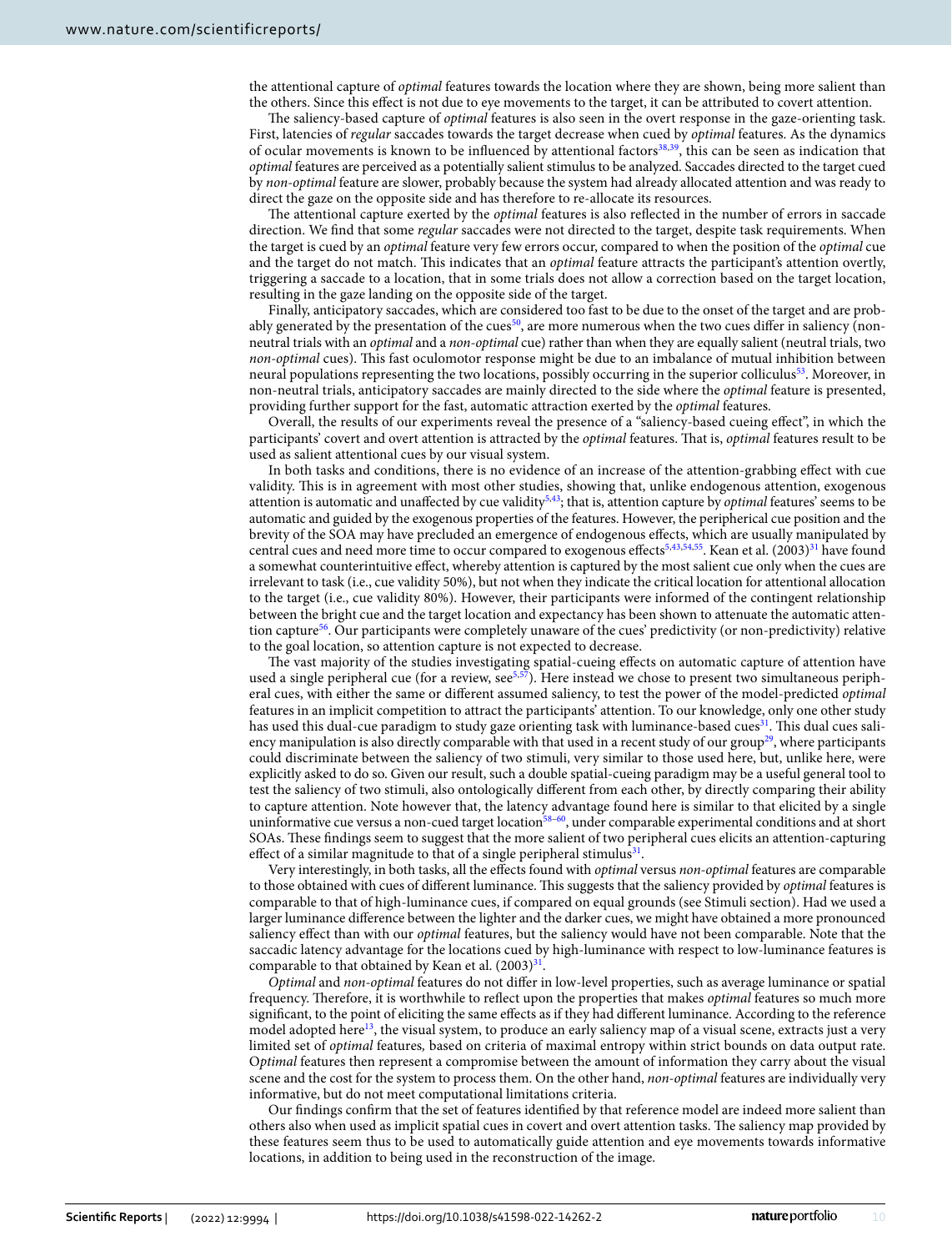Interestingly, this suggests that computational limitations seem to take a signifcant role, not only in compression, but also in shaping what the visual system considers to be *salient.*

#### **Data availability**

The datasets generated and analyzed during the current study are available in the Zenodo repository ([https://](https://doi.org/10.5281/zenodo.5960548) [doi.org/10.5281/zenodo.5960548](https://doi.org/10.5281/zenodo.5960548)).

Received: 2 February 2022; Accepted: 3 June 2022 Published online: 15 June 2022

#### **References**

- <span id="page-10-0"></span>1. Treisman, A. M. & Gelade, G. A feature-integration theory of attention. *Cogn. Psychol.* **12**, 97–136 (1980).
- 2. Bergen, J. R. & Julesz, B. Parallel versus serial processing in rapid pattern discrimination. *Nature* **303**, 696–698 (1983).
- 3. Nakayama, K. & Mackeben, M. Sustained and transient components of focal visual attention. *Vis. Res.* **29**, 1631–1647 (1989).
- <span id="page-10-1"></span>4. Hikosaka, O., Miyauchi, S. & Shimojo, S. Orienting of spatial attention: Its refexive, compensatory, and voluntary mechanisms. *Cogn. Brain Res.* **5**, 1–9 (1996).
- <span id="page-10-2"></span>5. Carrasco, M. Visual attention: The past 25 years. *Vis. Res.* 51, 1484-1525 (2011).
- <span id="page-10-3"></span>6. Nothdurf, H. C. Te role of features in preattentive vision: Comparison of orientation, motion and color cues. *Vis. Res.* [https://](https://doi.org/10.1016/0042-6989(93)90020-W) [doi.org/10.1016/0042-6989\(93\)90020-W](https://doi.org/10.1016/0042-6989(93)90020-W) (1993).
- 7. Nothdurf, H. C. Te conspicuousness of orientation and motion contrast. *Spat. Vis.* <https://doi.org/10.1163/156856893X00487> (1993).
- <span id="page-10-4"></span>8. Treisman, A. Preattentive processing in vision. *Comput. Vis. Graph. Image Process.* [https://doi.org/10.1016/S0734-189X\(85\)80004-9](https://doi.org/10.1016/S0734-189X(85)80004-9) (1985).
- <span id="page-10-5"></span>9. Garcia-Diaz, A., Fdez-Vidal, X. R., Pardo, X. M. & Dosil, R. Saliency from hierarchical adaptation through decorrelation and variance normalization. *Image Vis. Comput.* <https://doi.org/10.1016/j.imavis.2011.11.007> (2012).
- 10. Itti, L. & Koch, C. A saliency-based search mechanism for overt and covert shifs of visual attention. *Vis. Res.* [https://doi.org/10.](https://doi.org/10.1016/S0042-6989(99)00163-7) [1016/S0042-6989\(99\)00163-7](https://doi.org/10.1016/S0042-6989(99)00163-7) (2000).
- <span id="page-10-6"></span>11. Itti, L. & Koch, C. Computational modelling of visual attention. *Nat. Rev. Neurosci.* <https://doi.org/10.1038/35058500> (2001).
- <span id="page-10-7"></span>12. Itti, L. & Borji, A. Computational models: Bottom-up and top-down aspects. in *Te Oxford Handbook of Attention* 1–20 (2013).
- <span id="page-10-8"></span>13. Del Viva, M. M., Punzi, G. & Benedetti, D. Information and perception of meaningful patterns. *PLoS ONE* [https://doi.org/10.1371/](https://doi.org/10.1371/journal.pone.0069154) [journal.pone.0069154](https://doi.org/10.1371/journal.pone.0069154) (2013).
- <span id="page-10-9"></span>14. Hare, R. D. Orienting and defensive responses to visual stimuli. *Psychophysiology* [https://doi.org/10.1111/j.1469-8986.1973.tb005](https://doi.org/10.1111/j.1469-8986.1973.tb00532.x) [32.x](https://doi.org/10.1111/j.1469-8986.1973.tb00532.x) (1973).
- <span id="page-10-10"></span>15. Attneave, F. Some informational aspects of visual perception. *Psychol. Rev.* <https://doi.org/10.1037/h0054663> (1954).
- 16. Barlow, H. Possible principles underlying the transformations of sensory messages. *Sens. Commun.* **1**, (1961).
- <span id="page-10-11"></span>17. Olshausen, B. A. & Field, D. J. Emergence of simple-cell receptive feld properties by learning a sparse code for natural images. *Nature* <https://doi.org/10.1038/381607a0> (1996).
- <span id="page-10-12"></span>18. Marr, D. Vision: A computational investigation into the human representation and processing of visual information. *Vis. Comput. Investig. Hum. Represent. Process. Vis. Inf.* [https://doi.org/10.1016/0022-2496\(83\)90030-5](https://doi.org/10.1016/0022-2496(83)90030-5) (1982).
- <span id="page-10-13"></span>19. Morgan, M. J. Features and the 'primal sketch'. *Vis. Res.* <https://doi.org/10.1016/j.visres.2010.08.002> (2011).
- <span id="page-10-14"></span>20. Attwell, D. & Laughlin, S. B. An energy budget for signaling in the grey matter of the brain. *J. Cereb. Blood Flow Metab.* [https://](https://doi.org/10.1097/00004647-200110000-00001) [doi.org/10.1097/00004647-200110000-00001](https://doi.org/10.1097/00004647-200110000-00001) (2001).
- 21. Lennie, P. Te cost of cortical computation. *Curr. Biol.* [https://doi.org/10.1016/S0960-9822\(03\)00135-0](https://doi.org/10.1016/S0960-9822(03)00135-0) (2003).
- <span id="page-10-15"></span>22. Echeverri, E. Limits of capacity for the exchange of information in the human nervous system. *IEEE Trans. Inf. Technol. Biomed.* <https://doi.org/10.1109/TITB.2006.879585>(2006).
- <span id="page-10-16"></span>23. Torpe, S., Fize, D. & Marlot, C. Speed of processing in the human visual system. *Nature* **381**, 520–522 (1996).
- <span id="page-10-17"></span>24. Kirchner, H. & Torpe, S. J. Ultra-rapid object detection with saccadic eye movements: Visual processing speed revisited. *Vis. Res.* <https://doi.org/10.1016/j.visres.2005.10.002> (2006).
- <span id="page-10-18"></span>25. Del Viva, M. M., Punzi, G. & Shevell, S. K. Chromatic information and feature detection in fast visual analysis. *PLoS ONE* [https://](https://doi.org/10.1371/journal.pone.0159898) [doi.org/10.1371/journal.pone.0159898](https://doi.org/10.1371/journal.pone.0159898) (2016).
- <span id="page-10-19"></span>26. Shannon, C. E. A Mathematical Teory of Communication. *Bell Syst. Tech. J.* **27**, 623–656 (1948).
- <span id="page-10-20"></span>27. Olmos, A. & Kingdom, F. A. A. A biologically inspired algorithm for the recovery of shading and refectance images. *Perception* <https://doi.org/10.1068/p5321> (2004).
- <span id="page-10-21"></span>28. Hubel, D. H. & Wiesel, T. N. Receptive felds and functional architecture in two nonstriate visual areas (18 and 19) of the cat. *J. Neurophysiol.* <https://doi.org/10.1152/jn.1965.28.2.229> (1965).
- <span id="page-10-22"></span>29. Castellotti, S., Montagnini, A. & Del Viva, M. M. Early visual saliency based on isolated optimal features. *Front. Neurosci.* **15**, 483 (2021).
- <span id="page-10-23"></span>30. Posner, M. I. Orienting of attention. *Q. J. Exp. Psychol.* **32**, 3–25 (1980).
- <span id="page-10-24"></span>31. Kean, M. & Lambert, A. Te infuence of a salience distinction between bilateral cues on the latency of target-detection saccades. *Br. J. Psychol.* **94**, 373–388 (2003).
- <span id="page-10-25"></span>32. Zhao, Y., Humphreys, G. W. & Heinke, D. A biased-competition approach to spatial cueing: Combining empirical studies and computational modelling. *Vis. Cogn.* **20**, 170–210 (2012).
- <span id="page-10-26"></span>33. Nothdurf, H. C. Attention shifs to salient targets. *Vis. Res.* [https://doi.org/10.1016/S0042-6989\(02\)00016-0](https://doi.org/10.1016/S0042-6989(02)00016-0) (2002).
- 34. Theeuwes, J. & van der Burg, E. The role of cueing in attentional capture. *Vis. Cogn.* 16, 231-247 (2008).
- <span id="page-10-27"></span>35. Teeuwes, J. Top-down and bottom-up control of visual selection. *Acta Psychol.* **135**, 133 (2010).
- <span id="page-10-28"></span>36. Carrasco, M. Chapert 3 Covert attention increases contrast sensitivity: Psychophysical, neurophysiological and neuroimaging studies. *Prog. Brain Res.* **154**, 33–70 (2006).
- <span id="page-10-29"></span>37. Deubel, H. & Schneider, W. X. Saccade target selection and object recognition: Evidence for a common attentional mechanism. *Vis. Res.* **36**, 1827–1837 (1996).
- <span id="page-10-30"></span>38. Montagnini, A. & Castet, E. Spatiotemporal dynamics of visual attention during saccade preparation: Independence and coupling between attention and movement planning. *J. Vis.* **7**, 8 (2007).
- <span id="page-10-33"></span>39. Kowler, E., Anderson, E., Dosher, B. & Blaser, E. Te role of attention in the programming of saccades. *Vis. Res.* **35**, 1897–1916 (1995).
- <span id="page-10-31"></span>40. Teeuwes, J. & Godijn, R. Attentional and oculomotor capture. in *Attraction, distraction and action: Multiple perspectives on attentional capture.* 121–149 (Elsevier Science, 2001). [https://doi.org/10.1016/S0166-4115\(01\)80008-X](https://doi.org/10.1016/S0166-4115(01)80008-X).
- <span id="page-10-32"></span>41. Ludwig, C. J. H., Gilchrist, I. D. & McSorley, E. Te infuence of spatial frequency and contrast on saccade latencies. *Vision Res.* <https://doi.org/10.1016/j.visres.2004.05.022> (2004).